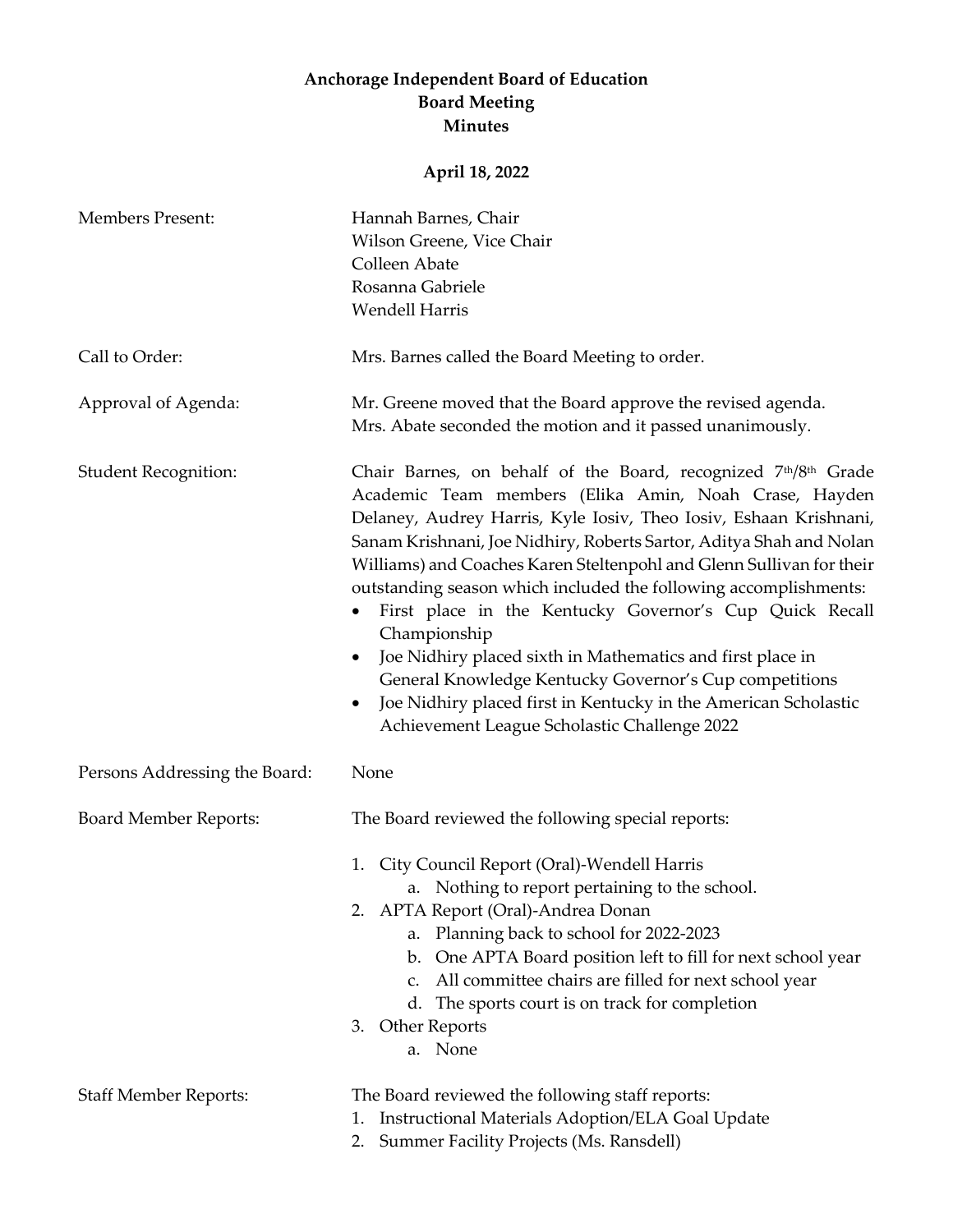|                                                    | 3. Personnel Report (Ms. Ransdell)<br>Conference Participation Schedule (Ms. Ransdell)<br>4.<br>School Report/Council Report (Mr. Terry)<br>5.<br><b>Enrollment Projections (Mr. Terry)</b><br>6.<br><b>Impact Working Conditions Survey Results (Mr. Terry)</b><br>7.<br>Superintendent's Report (Ms. Ransdell)<br>8.<br>Review of Superintendent's Itemized Travel Reimbursement<br>9.<br>Request (Mr. Travis)<br>10. Treasurer's Report (Mr. Travis)  |
|----------------------------------------------------|----------------------------------------------------------------------------------------------------------------------------------------------------------------------------------------------------------------------------------------------------------------------------------------------------------------------------------------------------------------------------------------------------------------------------------------------------------|
| Consent Items for Approval:                        | 1. Vouchers<br>Minutes of March 21, 2022 Board Meeting<br>2.<br>Minutes of March 31, 2022 Board Meeting<br>3.<br><b>Common Carrier Request</b><br>4.<br>Appointment of an Auditor for Fiscal Year 2022<br>5.<br>Request to Participate in the Emergency Non-Certified School<br>6.<br>Personnel<br>7. WHAS Fundraiser Request<br>Mr. Greene moved that the Board approve the consent items.<br>Mrs. Abate seconded the motion and it passed unanimously. |
| Approval of Auction Ask Project<br>(Sports Court): | Mr. Greene moved that the Board approve funding the Auction Ask<br>(Sport Court) project as presented.<br>Mrs. Abate seconded the motion and it passed unanimously.                                                                                                                                                                                                                                                                                      |
| Approval of Capital Funds<br>Request:              | Mr. Greene moved that the Board approve the Capital Funds Request<br>(CFR) to purchase replacement classroom cabinets and outdoor tables<br>and authorize the Board Chair to review and approve any minor<br>changes required to facilitate KDE approval.<br>Mrs. Abate seconded the motion and it passed unanimously.                                                                                                                                   |
| Approval of Second Reading of<br>Policy 08.1313:   | Mr. Greene moved that the Board approve on second reading new<br>Board Policy 08.1313 (Students with Characteristics of Dyslexia),<br>effective July 15, 2022.<br>Mrs. Gabriele seconded the motion and it passed unanimously.                                                                                                                                                                                                                           |
| Approval of FY23 Continuation<br>Of Learning Plan: | Mr. Greene moved that the Board approve the application titled 2021-<br>22 Phase Four Continuation of Learning Plan for Districts for Anchorage                                                                                                                                                                                                                                                                                                          |